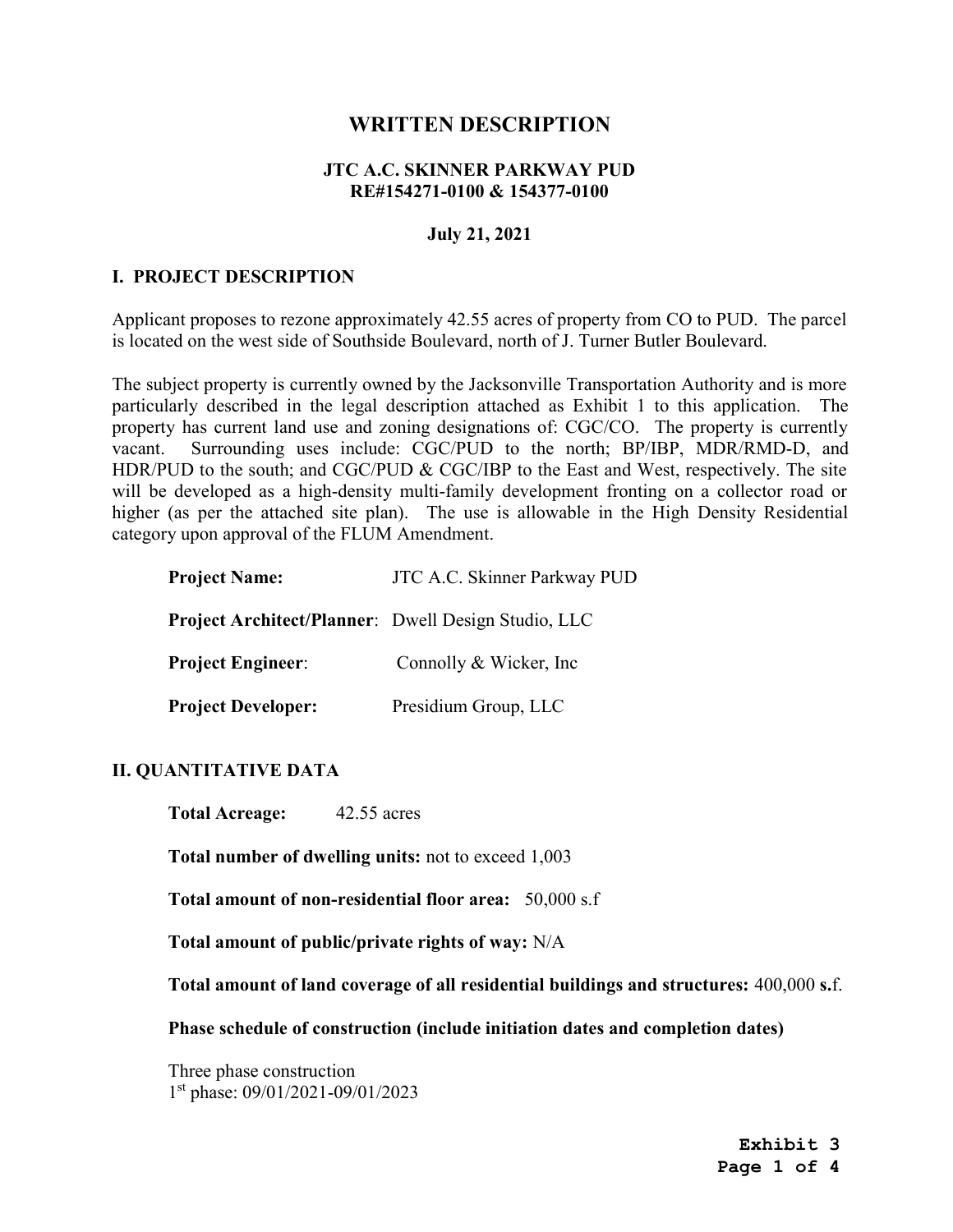2 nd Phase: 09/01/2023-09/01/2025 3 rd Phase: 09/01/2025-09/01/2027

## III. USES AND RESTRICTIONS

## A. Permitted Uses:

- 1. Multiple-family dwellings
- 2. Townhomes
- 3. Assisted living facilities
- 4. Home occupations meeting the performance standards and development criteria set forth in Part 4
- 5. Essential services, including water, sewer, gas, telephone, radio, television and electric, meeting the performance standards and development criteria set forth in Part 4
- 6. Day care centers meeting the performance standards and development criteria set forth in Part 4

#### B. Permitted Accessory Uses and Structures:

Shall comply with §656.403

## IV. DESIGN GUIDELINES

#### A. Lot Requirements:

- (1) Minimum lot area: 735 square feet for each unit not to exceed 60 units per acre
- (2) Maximum lot coverage: 80 percent
- (3) Minimum front yard: 20 feet
- (4) Minimum side yard: 5 feet
- (5) Minimum rear yard: 20 feet
- (6) Maximum height of structures: 65 feet

#### B. Ingress, Egress and Circulation: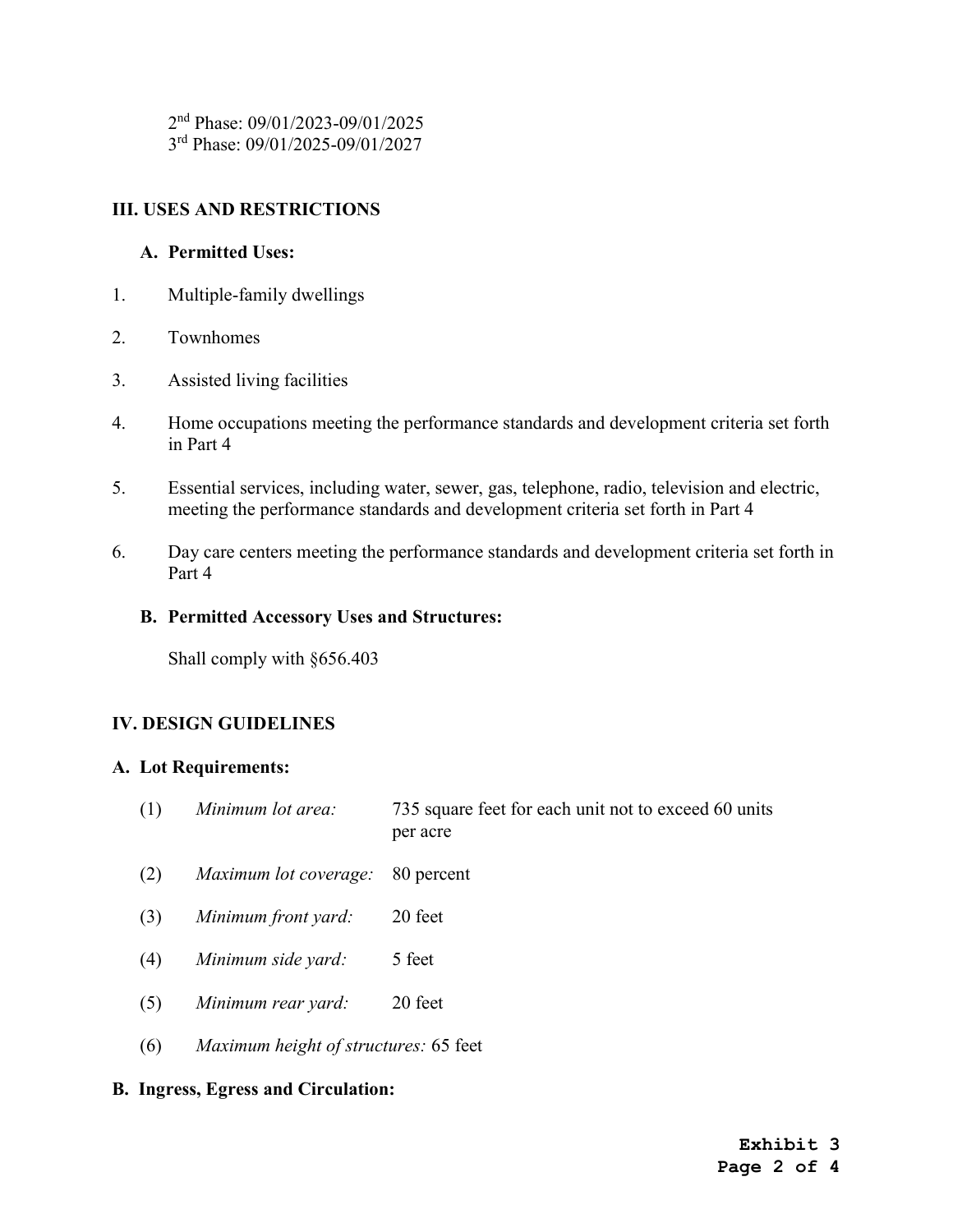- (1) Parking Requirements. The parking requirements for this development shall be consistent with the requirements of Part 6 of the Zoning Code, except the ratio shall be 1.5 parking spaces per unit.
- (2) Vehicular Access.
	- a. Vehicular access to the Property shall be by way of A.C. Skinner Parkway, substantially as shown in the Site Plan. The final location of all access points is subject to the review and approval of the City's Traffic Engineer.
	- b. Within the Property, internal access shall be provided by reciprocal easements for ingress and egress among the driveways of the various parcels of the Property, if ownership or occupancy of the Property is subdivided among more than one person or entity.
- (3) Pedestrian Access.
	- a. Pedestrian access shall be provided by sidewalks installed in accordance with the 2030 Comprehensive Plan.
- C. Signs. For Each Phase
	- (1) Two (2) double faced or two (2) single faced signs not to exceed eighty (80) square feet in area for each face or sign and twenty (20) feet in height, which shall be a monument sign with Halo lighted letters
	- (2) Directional signs shall not exceed four (4) square feet.
	- (3) Wall signs are to be cabinet structure with Halo lighted letters or individual channel Halo lighted letters not to exceed eighty (80) square footage.

#### D. Landscaping:

The Property shall be developed in accordance with the requirements of Part 12 Landscape Regulations of the Zoning Code (however, landscape may be rearranged to meet development requirements) or as otherwise approved by the Planning and Development Department.

#### E. Recreation and Open Space:

The site shall comply with the requirements of the Zoning Code for recreation and open space.

#### F. Utilities

Water will be provided by JEA. Sanitary sewer will be provided by JEA. Electric will be provided by JEA.